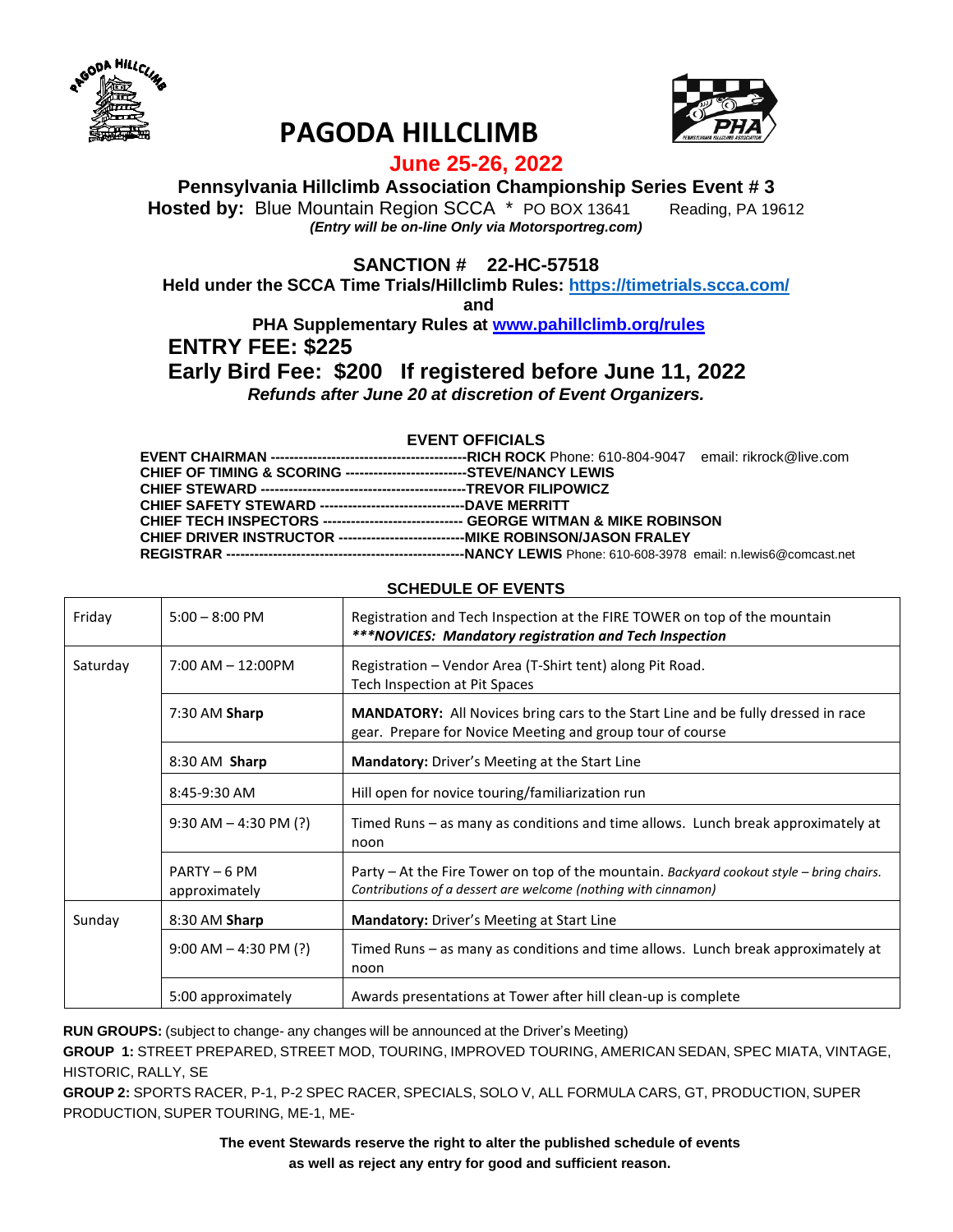# **2022 Pennsylvania Hillclimb Association Championship Series Event #3**

### **Held under the SCCA Time Trials/Hillclimb Rules:<https://timetrials.scca.com/> and PHA Supplementary Rules at [www.pahillclimb.org/rules](http://www.pahillclimb.org/rules)**

#### **Pagoda Hillclimb – , Reading, PA June 25-26, 2022 Sanction # 22-HC-57518 Organized by Blue Mountain Region SCCA**

#### **Entry will be on-line only via MotorsportReg.com**

#### **Chief Steward – Trevor Filipowicz Chief Registrar – Nancy Lewis**

This event is scheduled as a two day event; all cars will compete both days. A driver unable to compete on either day forfeits all timed runs offered for that day. A driver showing up for registration and tech inspection after timed runs have started forfeits any missed runs. **This event is run under the SCCA Time Trials Rules (TTR)/Hillclimb Rules and the PHA Supplemental Rules**

**APPLICATION:** On-line entry must be filled in completely and submitted with payment. Entries will be accepted on a first come first served basis. Refunds for cancellations after June 20, 2022 will be at the discretion of the Event Organizer. Each driver must submit a separate application. Two drivers per car will be permitted. If there are any questions or special requests, contact the Organizer whose name and telephone number are listed on the event schedule.

#### **Instructions:**

Go to **[www.motorsportreg.com](http://www.motorsportreg.com/)**.

If you do not already have an account, you will need to create one. On right side, click "Create Free Account" and follow steps. Under "**Search**", type 2022 Pagoda Hillclimb to find the event

Fill out all of the information required and submit it. *You will have to pay online.*

*REMINDER: Please make sure that your emergency contact information is current.*

**ENTRY LIMITS:** The first **110 paid** entries will be firm entries. All entries submitted before June 11, 2022 will be considered early entries and will be given an early entry discount.

**NOVICES:** If are not currently an SCCA member, please obtain your SCCA membership at SCCA.com. Or by calling SCCA member services: 800-770-2055. If you wish to be a member of the BMR region, the region # is 97

**DRIVER ELIGIBILITY:** Open to all SCCA Time Trial License holders, Time Trial Novice Permits, Hillclimb License, Club Racing Competition License and Club Racing Novice Competition Permits as well as competition licenses recognized by the SCCA. Every driver, regardless of competition license or novice permit, must be a member of SCCA. All drivers must present a valid government driver's license along with their competition license and current SCCA membership card at registration.

SCCA Memberships and Novice Time Trial books will be available at *Friday night registration only*. The SCCA does not accept cash. Please have either checks or money orders (made out to 'SCCA'). SCCA membership through Blue Mountain Region is \$90.00 (\$70 SCCA + \$20 BMR). *Weekend SCCA memberships (\$15.00) are acceptable with a race license from another sanctioning body.* BMR will not accept cash for SCCA membership and licenses, but payment can be made by credit card or check (made out to "SCCA")

• SCCA Memberships will be available at **Friday night** registration **ONLY.** *While you can do this at Friday registration, it is highly recommended you obtain this from SCCA two weeks prior to the event.*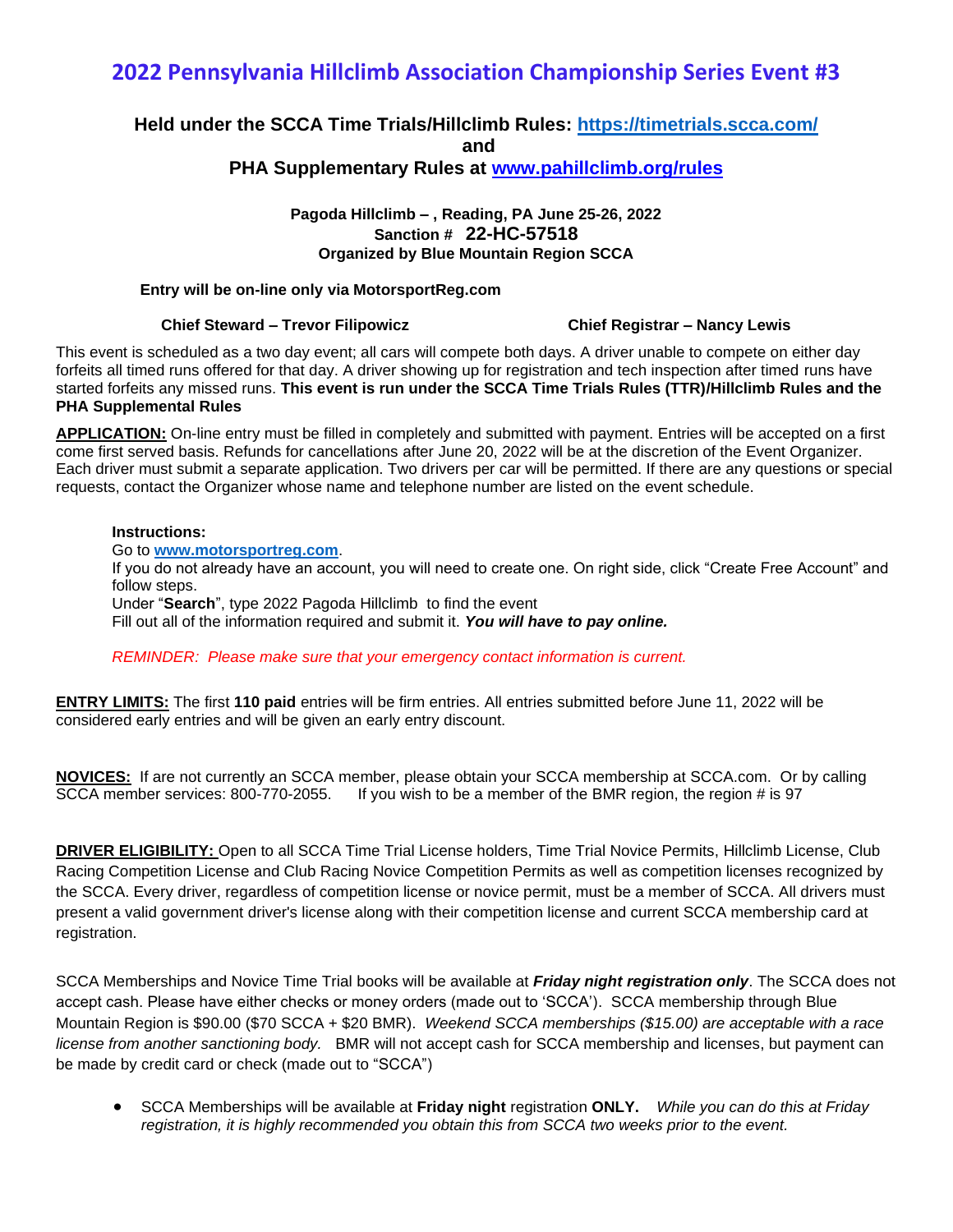# **PAGODA HILLCLIMB STAND-BY REGULATIONS**

- The Pagoda Hillclimb is capped at 110 entries.
- A confirmed entry is an entry **paid in full**. Refunds will be made at the discretion of the event organizers.
- Stand-by entries will be taken and assigned a stand-by number by their order of appearance during online entry (**must be paid in full at time of registration - and will be refunded if not allowed to run**).
- Stand-bys will be called (**in the pit area only**) by their assigned number.
- A no show, by a confirmed entry by **NOON** Saturday (**except by prior arrangement**), is a no show for the event and a stand-by will be substituted. At the time a stand-by is used the no show will be assigned the next stand-by number in sequence and can run only if that stand-by number is reached.

# **Friday evening Registration/Tech: at the Fire Tower on the top of the Mountain.**

**\_\_\_\_\_\_\_\_\_\_\_\_\_\_\_\_\_\_\_\_\_\_\_\_\_\_\_\_\_\_\_\_\_\_\_\_\_\_\_\_\_\_\_\_\_\_\_\_\_\_\_\_\_\_\_\_\_\_**

**William Penn Memorial Fire Tower, 621 Skyline Dr, Reading, PA 19606**



**\_\_\_\_\_\_\_\_\_\_\_\_\_\_\_\_\_\_\_\_\_\_\_\_\_\_\_\_\_\_\_\_\_\_\_\_\_\_\_\_\_\_\_\_\_\_\_\_\_\_\_\_\_\_\_\_\_\_**

PIT SPACE: Pit space is limited and support vehicles/trailers are not to occupy pit spaces. Pits are located on Clymer St(13<sup>th</sup> St extension) and Lombard Street from 6am – 5:30 pm Saturday and Sunday. Cars are not to be left in the pit area overnight as the roads will be opened for public use.

TRAILERS: Open trailers can be stored inside Turn 2 but will not be available during the event. There is space at the Fire Tower for overnight parking & camping. Space is limited and we ask that everyone use proper judgement and only occupy the space needed for your tow vehicle/trailer/race car.